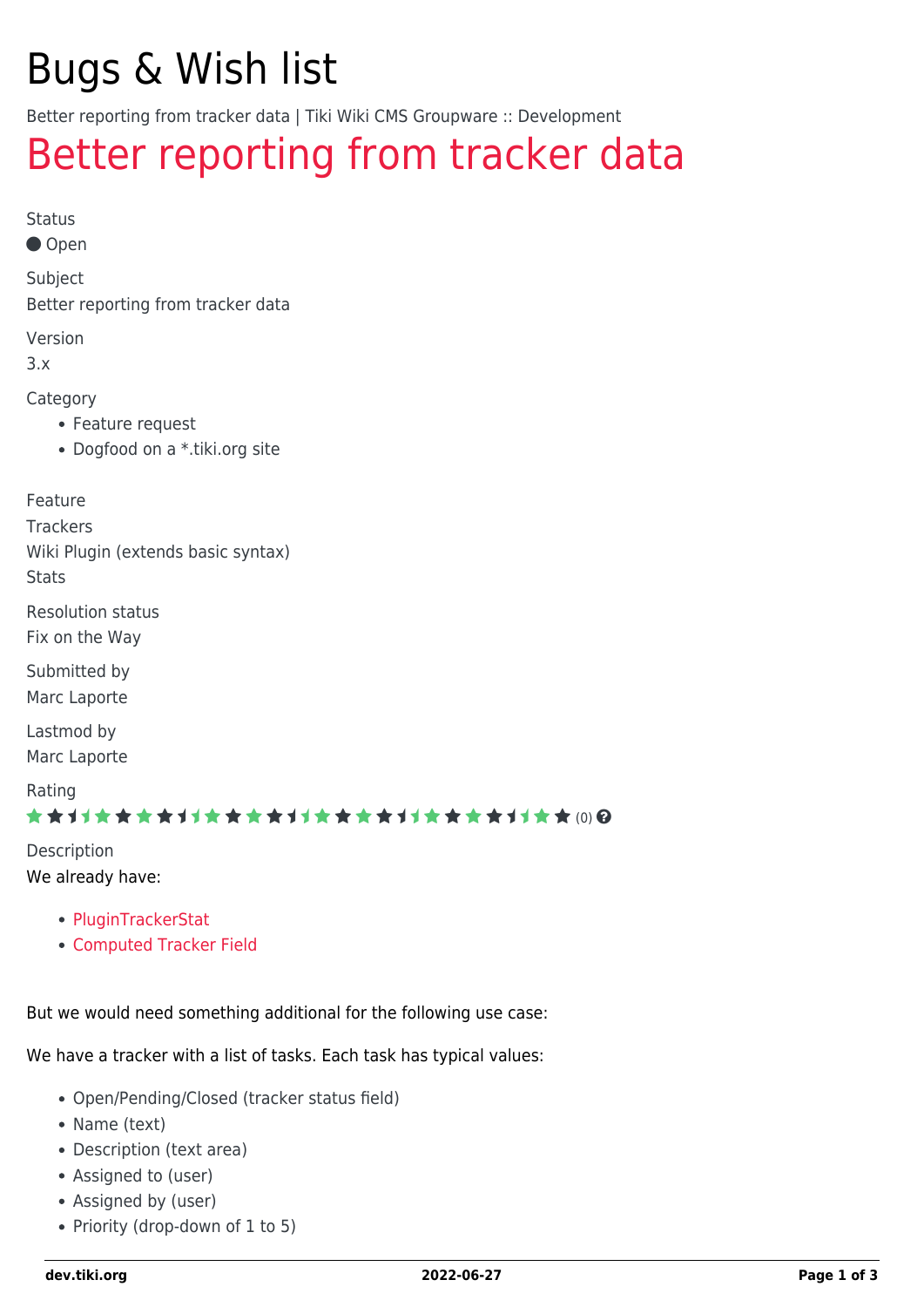- Creation date (system generated field)
- Last modification date

#### This is very similar to: <http://profiles.tikiwiki.org/Simple+Bug+Tracker>

[PluginTrackerStat](http://doc.tiki.org/PluginTrackerStat) could provide some stats on how many tasks are in each priority.

#### Now, imagine each task has 3 additional values:

- Original estimate (do not change the value of this field)
- Hours spent so far
- Time remaining estimate.

#### [Computed Tracker Field](http://doc.tiki.org/Computed%20Tracker%20Field) could calculate 2 additional values.

- Current estimate would calculated by Time remaining estimate plus Hours spent so far
- How on-target are we? would calculated by Current estimate divided by Original estimate times 100

#### So far, so good!

#### However, we would like to know:

- The total number of all hours of work remaining.
- The overall How on-target are we?

[PluginTrackerList](http://doc.tiki.org/PluginTrackerList) coudl be extented to have a report of the total number of hours, with certain filters.

Then, Tiki could be used to manage a Tiki Sheet: <http://profiles.tikiwiki.org/Time+Sheet>

In the future, we could generate [Graphics and Charts](http://doc.tiki.org/Graphics%20and%20Charts) from this data, like we do in the [spreadsheet](http://doc.tiki.org/spreadsheet)

| Importance<br>8                                                                 |
|---------------------------------------------------------------------------------|
| Priority<br>40                                                                  |
| Demonstrate Bug (Tiki 19+)<br>Please demonstrate your bug on show2.tikiwiki.org |
| Version: trunk $\nabla$ Create show2.tikiwiki.org instance                      |
| <b>Ticket ID</b><br>1980                                                        |
| Created<br>Saturday 23 August, 2008 18:13:58 GMT-0000                           |